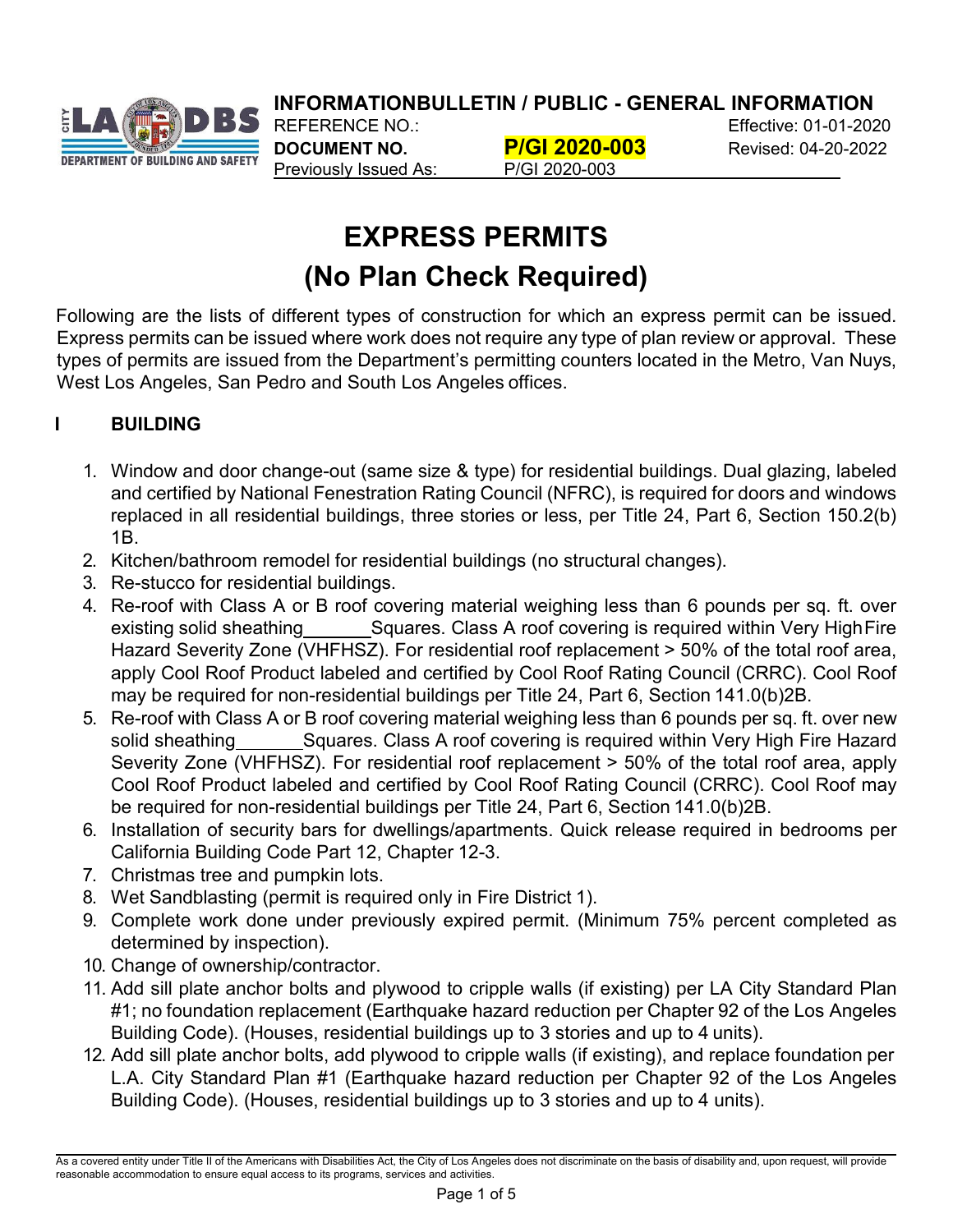- 13. Chimney repair for residential buildings (per City standard details).
- 14. Replacement of damaged framing members (less than 10% of replacement cost of building) for single family dwellings and duplex (not including decks).
- 15. Repair of water, dry-rot or termite damaged stairs in residential buildings (less than 10% of replacement cost of stairs). Handrails for Apartments, one and two-family dwellings require plan check.
- 16. Water damage, termite damage or dry rot repair less than 10% of replacement cost of residential buildings.
- 17. Fire damage repair for residential buildings only (maximum 10% of replacement cost of building).
- 18. Replace existing pre-fabricated fireplace with the same size and in the same location. Installation shall be as per manufacturer's recommendations. An HVAC permit is required.
- 19. Re-plaster existing swimming pool (a separate express mechanical permit for new skimmer(s) and a separate express electrical permit for new pool luminaire is required, when applicable, except for one and two-family dwellings).
- 20. (Vinyl) (Wood)(FiberCement) (others: ) siding over solid sheathing with an approved water-resistive barrier, per valid ICC Evaluation Report # on exterior walls at 5 feet or more from property lines for residential buildings. (Applicant to provide a copy of the report to inspector).
- 21. Replace existing siding with new stucco for single family dwellings and duplex only.
- 22. Replace drywall (no new walls added) for single family dwellings and duplexes only.
- 23.Remove existing roof tiles, apply new underlayment and reset roof tiles (Cool roof compliance is not required).
- 24.Application of an approved coating to an existing exterior balcony or deck.
- 25.Application of an approved coating to an existing roof.
- 26. Install radiant barrier and/or insulation in attic for residential buildings.
- 27.Concrete block freestanding masonry fence walls constructed per Information Bulletin P/BC 2020-096 located in residential zones, maximum 6 feet height above grade, and not located in the required front yard or within 5 feet of the side street lot line of a reverse corner lot (subject to additional limitations of LAMC Section 12.22C20(f) and Information bulletin P/ZC 2002-002).

# **II HVAC**

- 1. Comfort heating and comfort cooling [air conditioning units (A/C)] installations where the aggregate Btu/h input is less than 500,000 Btu/h (approximately 41 tons).
- 2. Environmental ventilation in buildings with aggregate capacity of comfort heating or comfort cooling of less than 500,000 Btu/hr (approximately 41 tons).
- 3. Witness test.
- 4. Refrigeration systems with Group A1 refrigerants with aggregate combined compressor horsepower of less than 100.
- 5. Gas heaters (unit and wall heaters) and gas furnaces (including forced air units) less than 500,000 Btu/h.
- 6. Replacing A/C units with same size & type.
- 7. Duct work alteration or addition in buildings that do not have smoke control system.
- 8. Relocation of A/C units within the same building.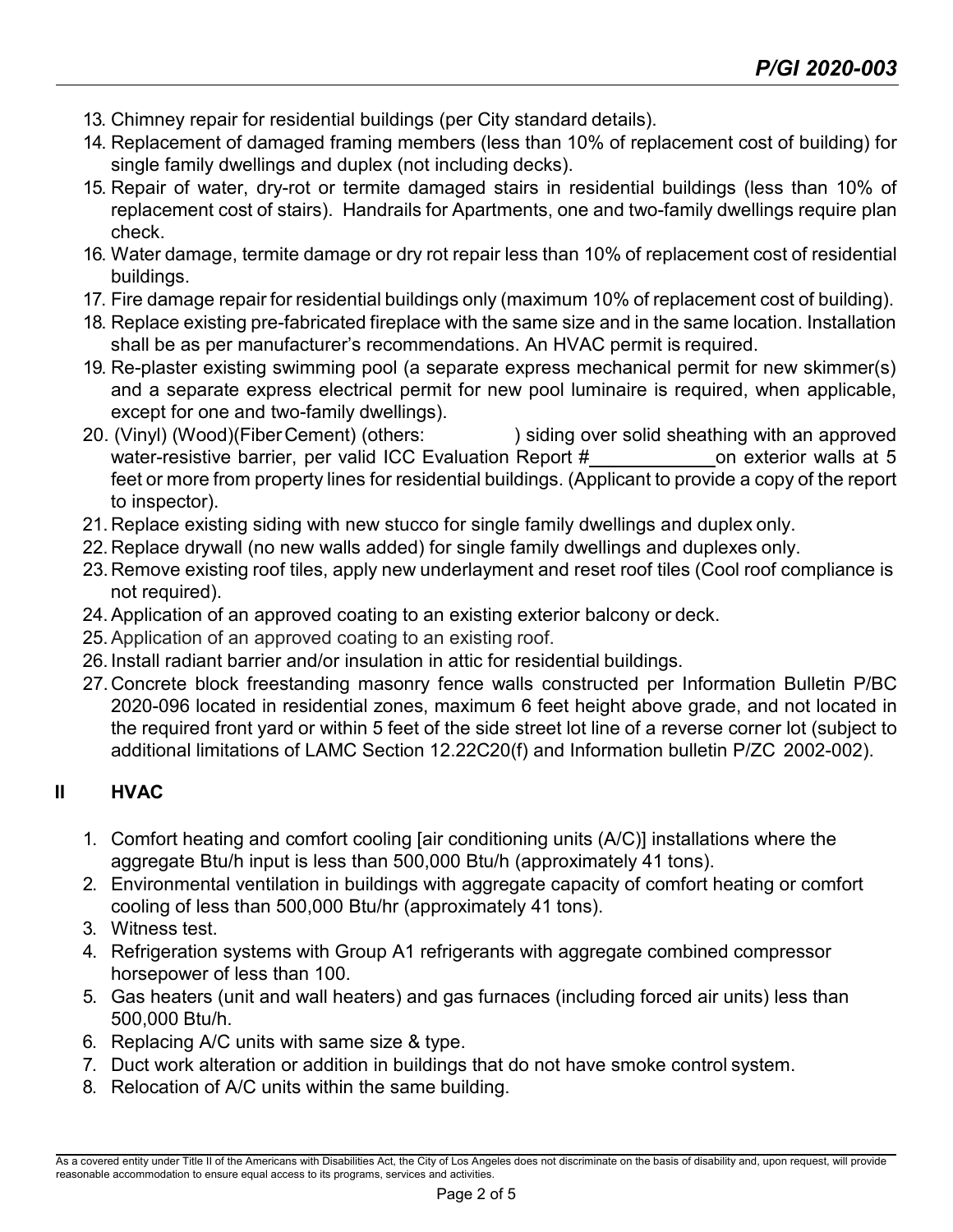- 9. Relocation of fans for environmental ventilation within the same building.
- 10. Addition of air conditioning equipment having a rating of 5 tons or less.
- 11. Addition of general ventilation exhaust fans having a rating of 2000 cfm or less.
- 12. Installation or replacing prefabricated fire places (New installation requires building plan check).

## **III PLUMBING**

- 1. Non-Engineered domestic water systems with 1  $\frac{1}{2}$ " or less water service.
- 2. Replacing plumbing fixtures.
- 3. Adding plumbing fixtures.
- 4. Replacing underground water pipes with the same size and material. The existing pipe must remain in place, uncovered, until verified by LADBS field inspector.
- 5. Backflow prevention device in water mains  $1\frac{1}{2}$ " or less in diameter.
- 6. Sewer cap.
- 7. Sewer connection permit (provide the Department of Public Works, Bureau of Engineering, permit number).
- 8. Sewer alteration, repair or replacement.
- 9. Low pressure gas piping systems with up to 10 outlets.
- 10. Replacing water heaters.
- 11. Adding earthquake valves same size as existing gas main.
- 12. Replacing lawn sprinklers control valves with AVB (Atmospheric Vacuum Breaker) in hillside areas with the same size.
- 13. Installing or replacing lawn sprinklers control valves with AVB (Atmospheric Vacuum Breaker) in non-hillside areas.

#### **IV FIRE PROTECTION**

- 1. Welding permit.
- 2. Pump test.
- 3. Standpipe flushing.
- 4. Replacing underground fire sprinkler piping (same size or larger).
- 5. Adding or replacing valves.
- 6. Relocating fire sprinklers.
- 7. Replacing fire sprinklers (same size and type).
- 8. Lowering sprinkler heads.

# **V ELECTRICAL**

These electrical installation permits apply only to non-engineered wiring.

- 1. Electrical installation with voltage of less than 600 volts and up to 400 amps total load in existing office, retail and residential buildings only.
- 2. Rewiring or adding devices to existing electrical circuits for receptacles, telephone and communication outlets.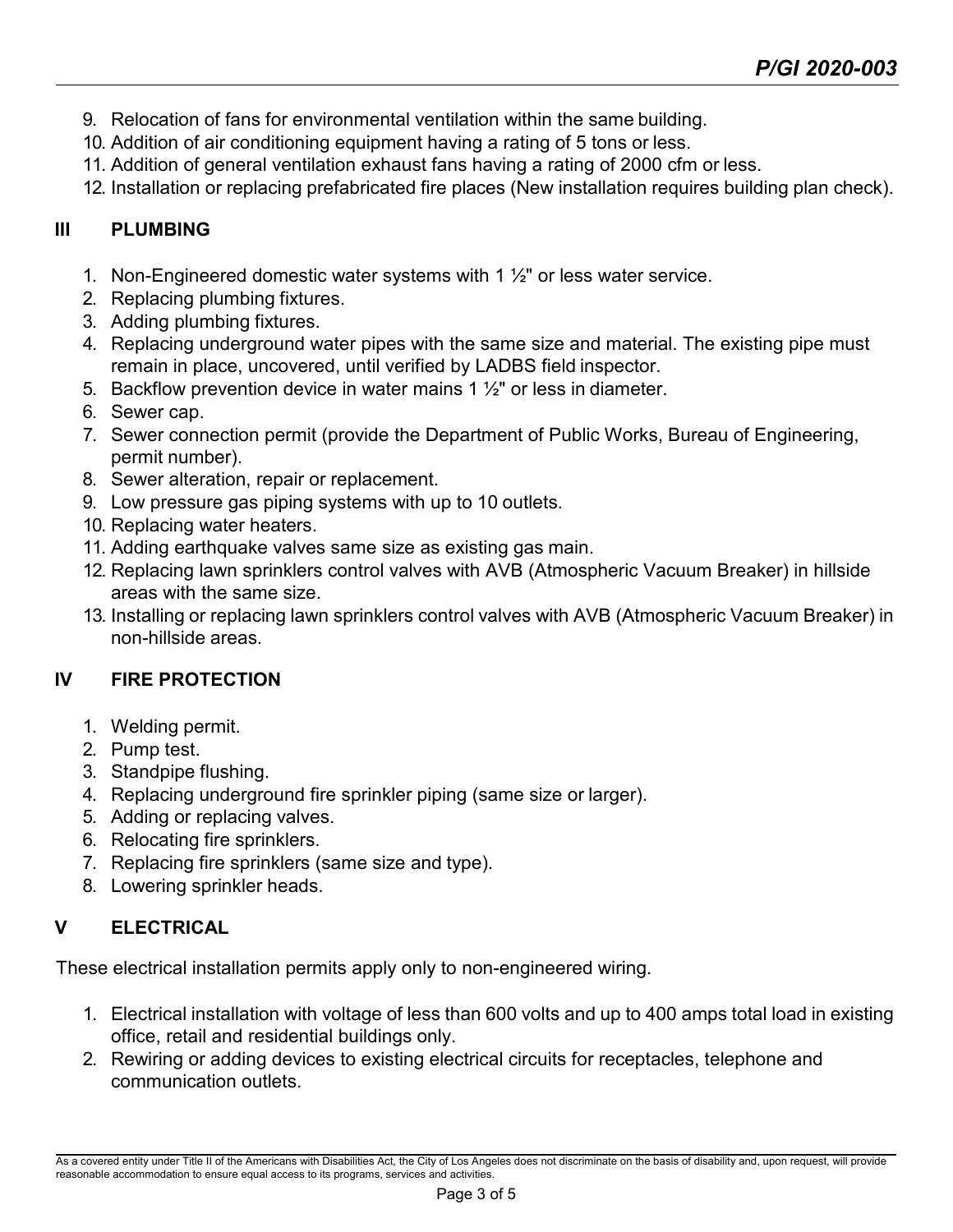- 3. Temporary Power Pole for less than 600 volts and up to 400 amps of load.
- 4. Swimming pool wiring and luminaire.
- 5. New Telephone and computer wiring voice and data.
- 6. Special (equipment) inspection for less than 600 volts and up to 400 amps load and 60 cycles.
- 7. Electrical wiring for movie sets location.
- 8. Meter re-connection.
- 9. Repair of damaged wiring (Miscellaneous permit).
- 10. Device addition to existing addressable Fire alarm systems per approved Plans by the City of Los Angeles Fire Department.
- 11. Electrical wiring for special events (carnivals, trade shows) for less than 600 volts and less than 401 amps load.
- 12. Smoke detectors within apartment units, houses and duplexes and other residential units.
- 13. Carbon monoxide detectors within apartment units, houses and duplexes and other residential units.
- 14. Electrical installation for electric vehicle charging in single family dwellings and commercial buildings with up to 400 amps of service. (Including any needed charging equipment, service upgrade, receptacle and associated wiring)
- 15. Photovoltaic systems **(Available online for Contractors only)**: Installations meeting the following criteria are issued only online at [http://www.LADBS.org a](http://www.ladbs.org/)nd the installation shall meet the approved plans generated through the online system:
	- a. A rooftop system on a one- or two-family dwelling.
	- b. The total capacity of the photovoltaic system being installed is 10 kW or less.
	- c. No GFCI or AFCI overcurrent devices are installed in the alternating current (AC) output of the inverter.
	- d. AC Power system shall be 120/240 volts single phase.
	- e. The rating of the service panel shall not exceed 225 amperes.
	- f. Central/String inverter systems with a maximum of two inverters with up to four strings and one combiner box per inverter.
	- g. Microinverter systems having up to four branch circuits.
	- h. DC arc-fault circuit protection device is provided per Article 690.11.
	- i. The PV system does not consist of any of the following items: hybrid systems, building integrated photovoltaic (BIPV), and photovoltaic roll roofing material.
	- j. A separate building permit may be required for the structural support of the solar photovoltaic system. Refer to Information Bulletin P/GI 2014-027 "Guidelines for Plan check and Permit Requirements for Solar Energy Devices" for more information.
- 16. Energy Storage Systems interconnected with a Photovoltaic System. **(Available online for Contractors only)**: Installations meeting the following criteria are issued only online a[t](http://www.ladbs.org/) [http://www.LADBS.org](http://www.ladbs.org/) and the installation shall meet the approved plans generated through the online system:

a. PV Solar and Energy Storage System (ESS) shall be installed on a 1 or 2 family dwelling.

- b. Energy Storage System (ESS) shall be an AC Coupled system not exceeding a rating of 10KWAC.
- c. Energy Storage System (ESS) shall be connected to the load side of a single-phase 120/240V end-fed or center-fed service panel with a service rating not exceeding 225A.